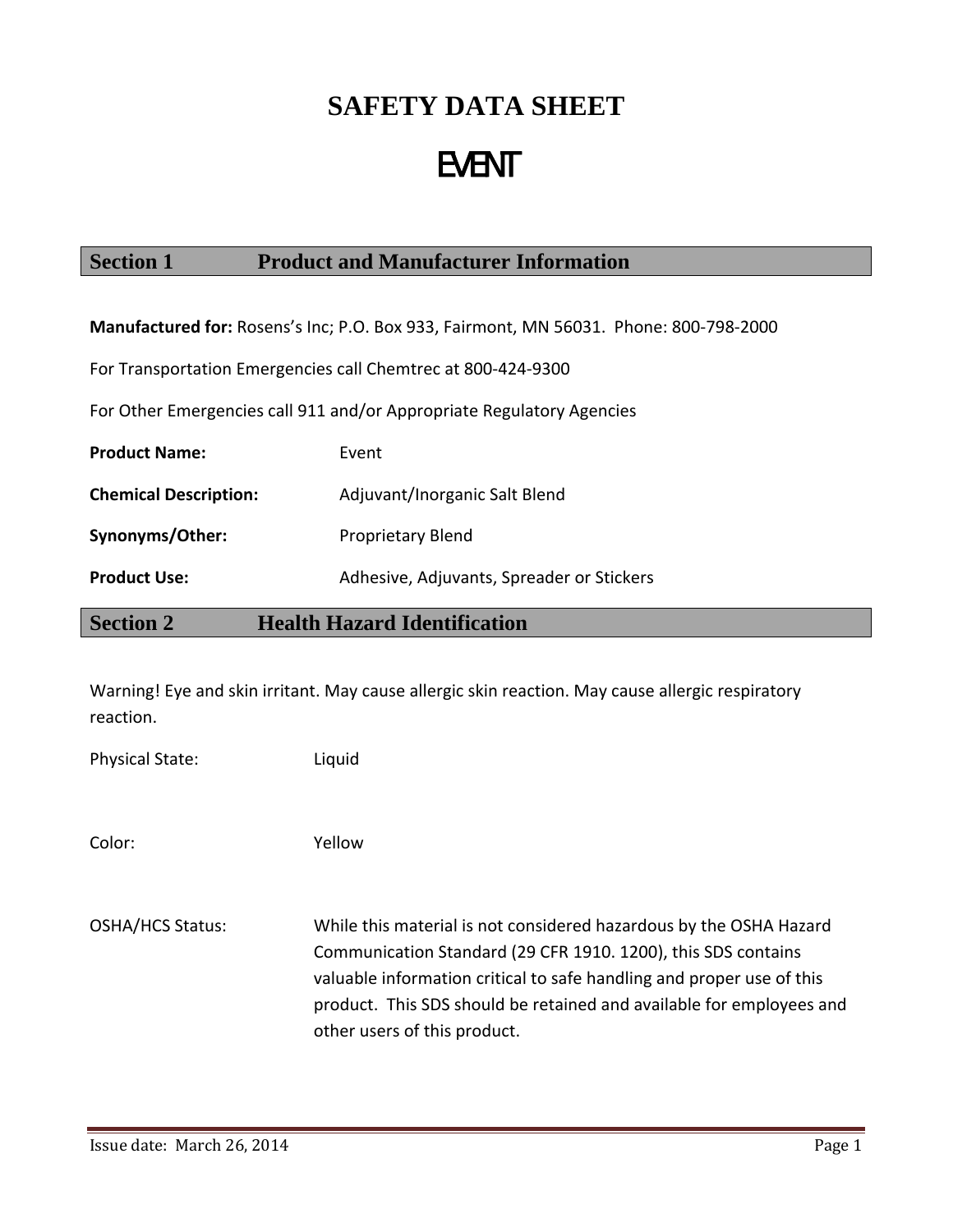Emergency Overview: **Not expected to produce significant adverse health effects when the recommended instructions for use are followed.**

#### **See toxicological information (Section 11)**

General Information: Read the entire SDS for a more thorough evaluation of the hazards.

### **Section 3 Composition / Information on Ingredients**

| Component         | CAS Reg Number | % WT/WT |
|-------------------|----------------|---------|
| PROPRIETARY BLEND | ************   | > 99    |
| <b>GLYCERIN</b>   | $56 - 81 - 5$  | ุ 1     |

### **Section 4 First Aid Measures**

| Eye Contact:  | Check for and Remove any contact lenses. Immediately flush eyes with<br>plenty of water for at least 15 minutes, occasionally lifting the upper<br>and lower eyelids. Get medical attention if symptoms occur.                                                     |
|---------------|--------------------------------------------------------------------------------------------------------------------------------------------------------------------------------------------------------------------------------------------------------------------|
| Skin Contact: | In case of contact, wash contaminated area thoroughly with soap and<br>water. Wash clothing before reuse. Clean contaminated clothing and<br>shoes thoroughly before reuse. Get medical attention if symptoms<br>occur.                                            |
| Inhalation:   | Remove victim from immediate source of exposure and assure that the<br>victim is breathing. If breathing is difficult, administer oxygen, if<br>available. If victim is not breathing, administer CPR (cardio-pulmonary<br>resuscitation). Seek medical attention. |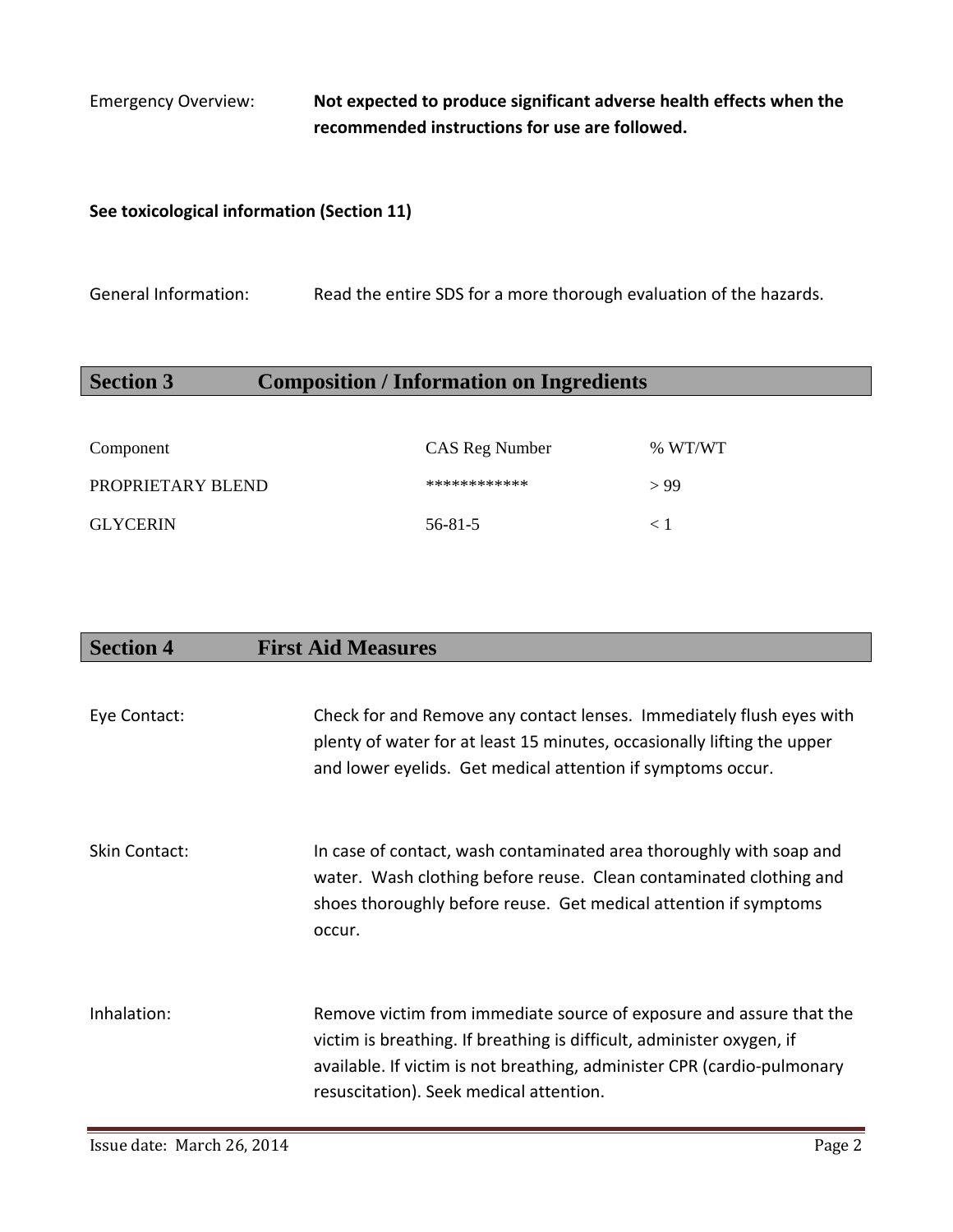| Ingestion:         | Do not induce vomiting, unless directed to do so by a physician. If victim<br>is conscious and alert, wash out mouth with water and keep at rest. Do<br>not leave victim unattended. Vomiting may occur spontaneously. To<br>prevent aspiration of swallowed product, lay victim on side. Seek<br>medical attention. |
|--------------------|----------------------------------------------------------------------------------------------------------------------------------------------------------------------------------------------------------------------------------------------------------------------------------------------------------------------|
| Note to physician: | All treatments should be based on observed signs and symptoms of<br>distress in the patient. Consideration should be given to the possibility                                                                                                                                                                        |

| uistress in the patient. Consideration should be given to the possibility |
|---------------------------------------------------------------------------|
| that overexposure to materials other than this product may have           |
| occurred. Treat symptomatically. No specific antidote available.          |
|                                                                           |

| <b>Section 5</b>             | <b>Fire Fighting Measures</b>                                                                                                                           |
|------------------------------|---------------------------------------------------------------------------------------------------------------------------------------------------------|
|                              |                                                                                                                                                         |
| <b>Flammability Class:</b>   | <b>WILL BURN</b>                                                                                                                                        |
| Flash point (TCC):           | $>$ 93 C (199 F).                                                                                                                                       |
| <b>Hazardous thermal</b>     |                                                                                                                                                         |
| decomposition products:      | Thermal decomposition products may include: hydrogen cyanide,<br>ammonia, oxides of nitrogen, oxides of sulfur, oxides of carbon, oxides<br>of silicon. |
| <b>Extinguishing media</b>   |                                                                                                                                                         |
| Suitable:                    | Recommended (small fires): carbon dioxide, Recommended (large fire):<br>dry chemical, alcohol foam, universal foam, water spray.                        |
| Not suitable:                | Not recommended: water jet (frothing possible).                                                                                                         |
| Special exposure hazards:    | Product will burn under fire conditions. Closed containers may rupture<br>(due to buildup of pressure) when exposed to extreme heat.                    |
| Special protective           |                                                                                                                                                         |
| equipment for fire-fighters: | Firefighters should wear NIOSH/MSHA approved self-contained<br>breathing apparatus and full protective clothing.                                        |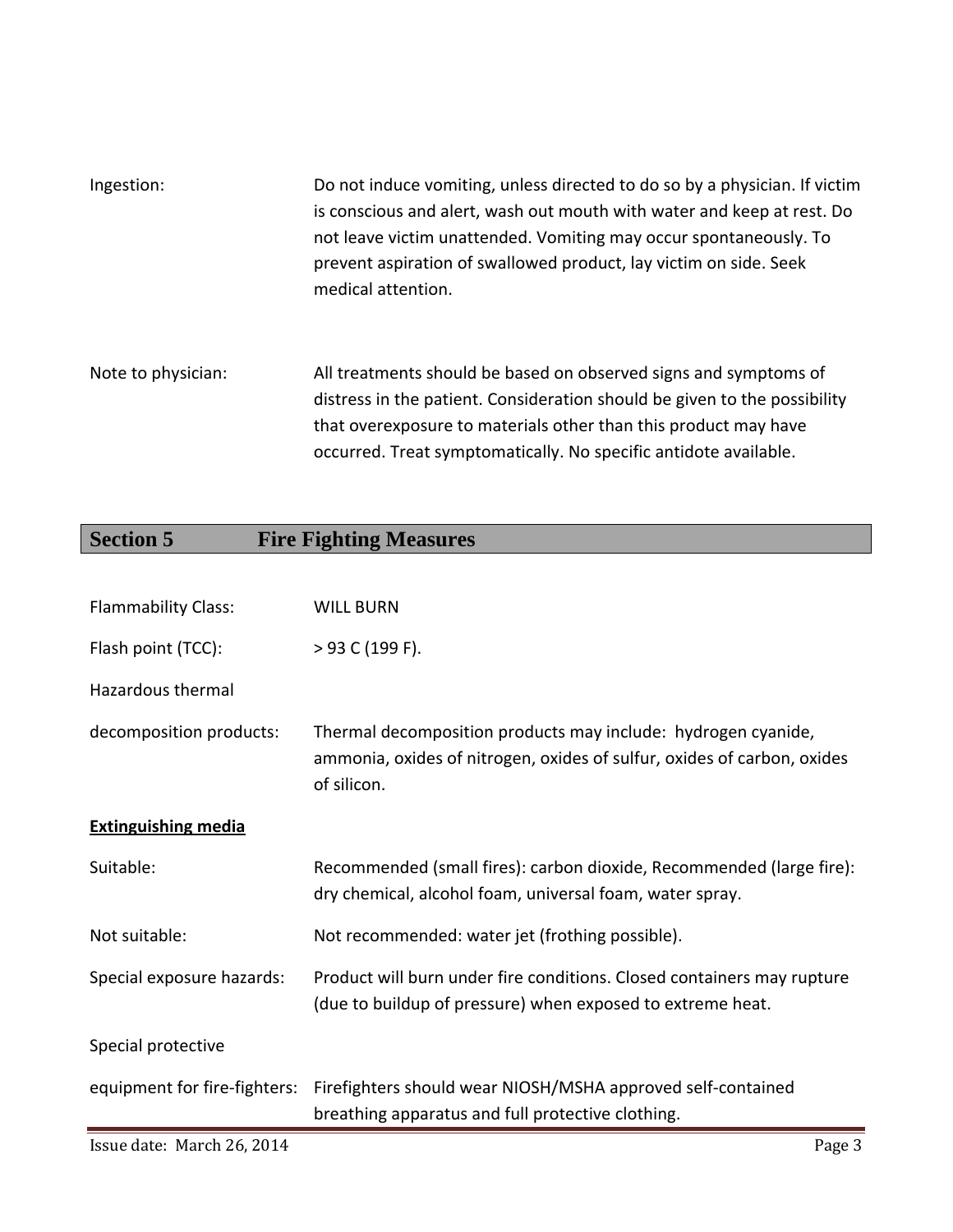### **Section 6 Accidental Release Measures**

Personal precautions:

No action shall be taken involving any personal risk or without suitable training. Keep unnecessary and unprotected personnel from handling product. Put on appropriate personal protective equipment (see Section 8).

**Spill Response:** For wet material, dike spill and absorb with inert material and collect for disposal. Caution: Wet material is slippery. For dry powder, sweep or scoop‐up and collect for disposal. Avoid creating dust clouds and breathing dust. Spills or releases to the environment may be reportable to the National Response Center (800‐424‐8802) and to state and/or local agencies.

**Waste Disposal Method:** Follow federal, state and local regulations regarding health and pollution.

Landfill or dissolve in a suitable solvent and incinerate in accordance with federal, state and local regulations.

*Material is not a hazardous waste under current RCRA regulations.*

#### **Section 7 Handling and Storage**

#### **Minimum/Maximum Storage Temperatures:**

39° F to 120 ° F

Storage/Handling: Store in accordance with local regulations. Store in original container away from incompatible materials (see Section 10) and food and drink. Store in an area that is dry, well-ventilated, away from ignition sources, away from incompatible materials. Avoid breathing vapors and mists. Avoid direct or prolonged contact with skin and eyes.

> DO NOT ALLOW TO FREEZE. Product will freeze if stored below 39° F. If freezing occurs, thaw and remix before using. Frozen material may be thawed in a warm room. Vent drums while heating. Mix thoroughly to assure homogeneity. Keep container tightly closed and sealed until ready for use. Containers that have been opened must be carefully resealed and kept upright to prevent leakage. Do not store in unlabeled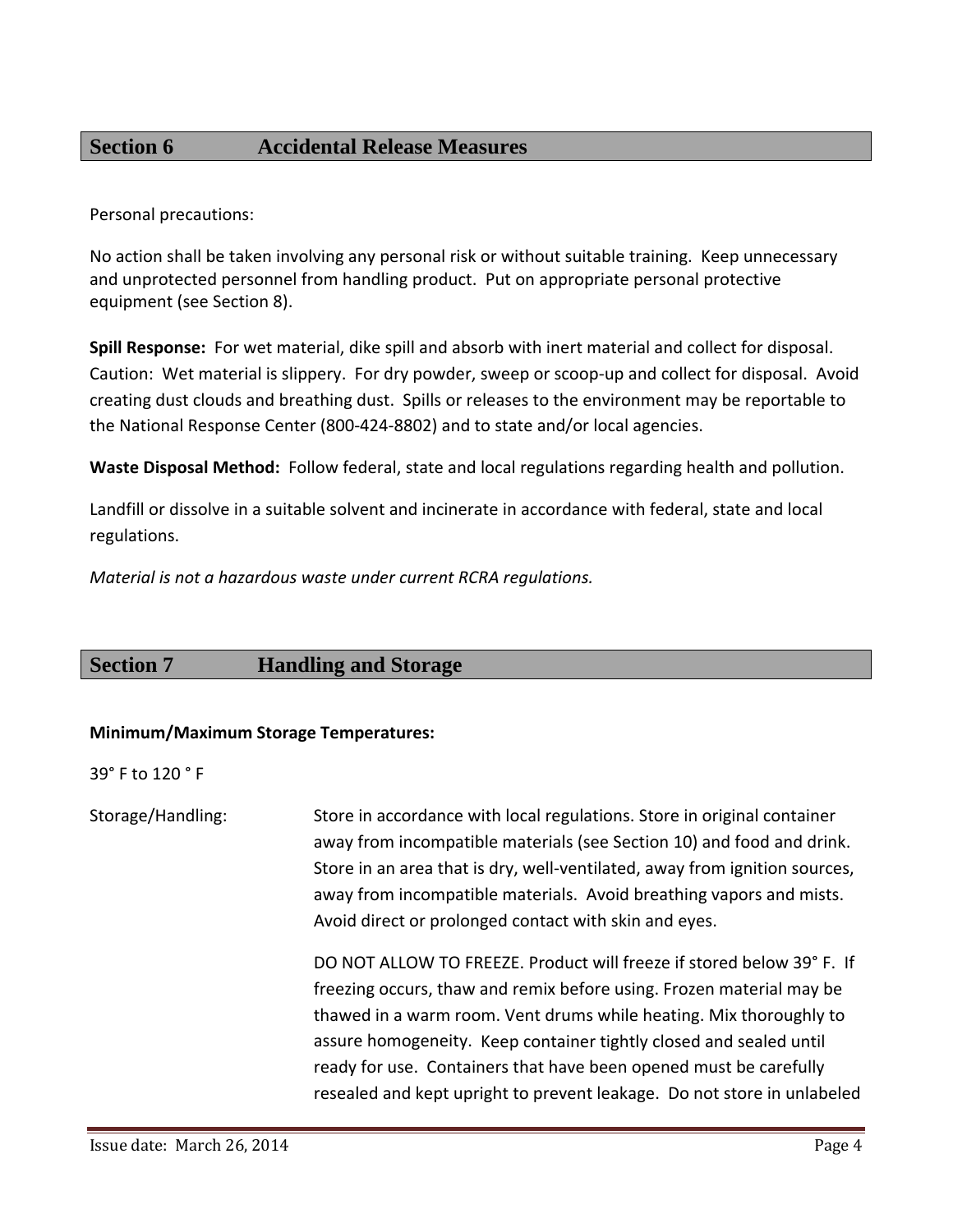containers. Use appropriate containment to avoid environmental contamination. Keep out of reach of children!

# **Section 8 Exposure Controls / Personal Protection**

| Recommended monitoring     |                                                                                                                                                                                                                                                                                                                                                                                                    |
|----------------------------|----------------------------------------------------------------------------------------------------------------------------------------------------------------------------------------------------------------------------------------------------------------------------------------------------------------------------------------------------------------------------------------------------|
| procedures:                | <b>NA</b>                                                                                                                                                                                                                                                                                                                                                                                          |
| Engineering measures:      | No special ventilation requirements. Good general ventilation should<br>be sufficient to control worker exposure to airborne contaminants.                                                                                                                                                                                                                                                         |
| Hygiene measures:          | Wash hands, forearms and face thoroughly after handling chemical<br>products, before eating, smoking and using the lavatory and at the end<br>of the working period. Appropriate techniques should be used to<br>remove potentially contaminated clothing. Wash contaminated<br>clothing before reusing. Ensure that eyewash stations and safety<br>showers are close to the workstation location. |
| <b>Personal Protection</b> |                                                                                                                                                                                                                                                                                                                                                                                                    |
| Respiratory:               | In case of inadequate ventilation wear respiratory protection. Wear a<br>properly fitted NIOSH/MSHA approved respirator whenever exposure to<br>vapors or mist is likely unless levels are below applicable limits.<br>Respirator selection must be based on known or anticipated exposure<br>levels, the hazards of the product and the safe working limits of the<br>selected respirator.        |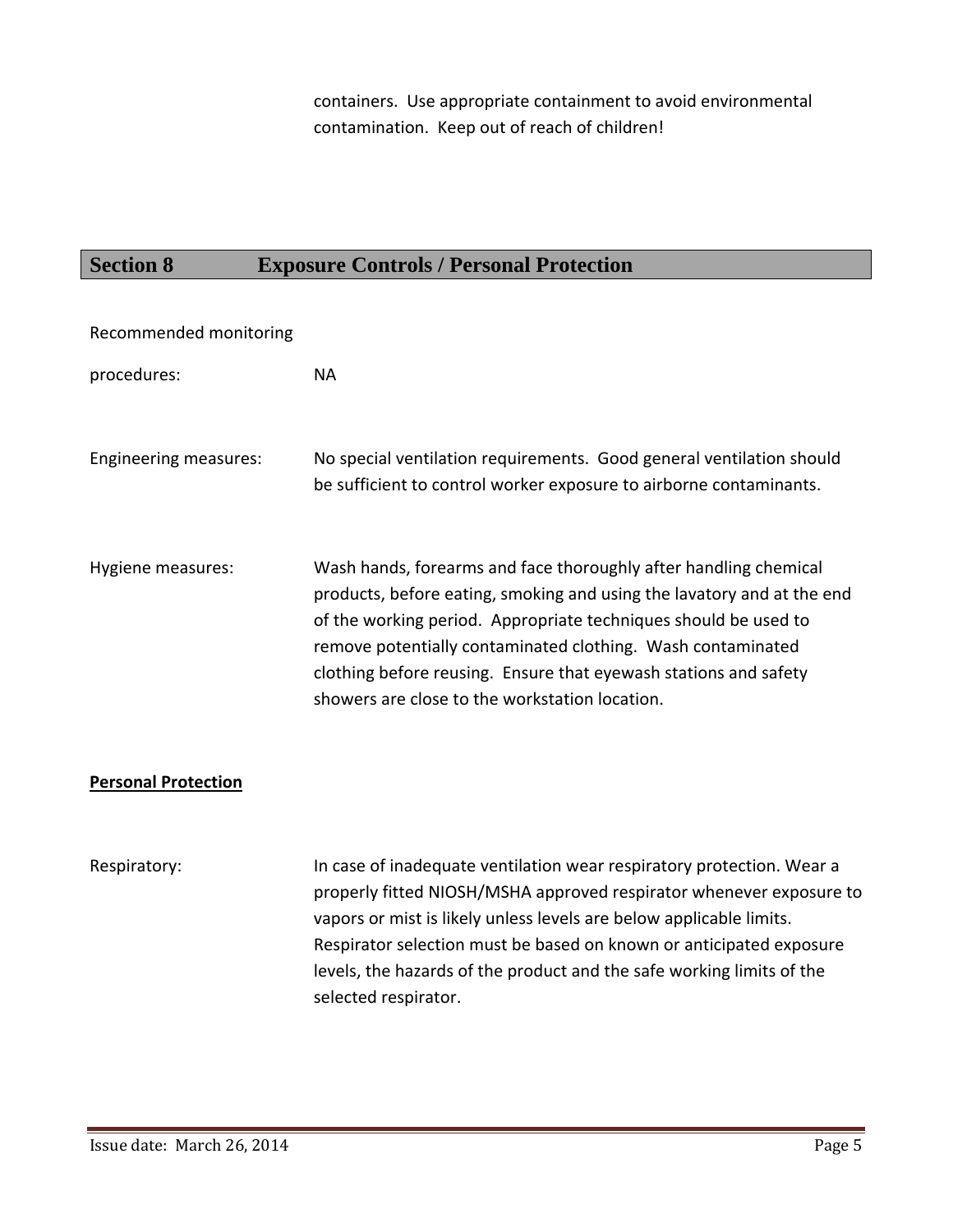| Hands:                 | Chemical-resistant, impervious gloves complying with an approved<br>standard should be worn at all times when handling chemical products<br>if a risk assessment indicates this is necessary.                                                                                                                                                                       |
|------------------------|---------------------------------------------------------------------------------------------------------------------------------------------------------------------------------------------------------------------------------------------------------------------------------------------------------------------------------------------------------------------|
| Eyes:                  | Safety eyewear complying with an approved standard should be used<br>when a risk assessment indicates this is necessary to avoid exposure to<br>liquid splashes, mists or dusts. If contact is possible, the following<br>protection should be worn, unless the assessment indicates a higher<br>degree of protection: Splash-proof safety goggles are recommended. |
| Skin:                  | Personal protective equipment for the body should be selected based<br>on the task being performed and the risks involved and should be<br>approved by a specialist before handling this product.                                                                                                                                                                   |
| Environmental exposure |                                                                                                                                                                                                                                                                                                                                                                     |
| controls:              | NА                                                                                                                                                                                                                                                                                                                                                                  |

## **Section 9 Physical and Chemical Properties**

Appearance: Yellow/liquid.

Odor: Mild ammonia odor.

Freezing Point: 39°F.

pH: 5 ‐ 6 at 100 wt/wt%

Boiling Range: NA

% Volatile by Volume: NA

Specific Gravity: 1.2 at 25 C (77 F).

Solubility in Water: Soluble

Evaporation Rate (Water = 1):  $<$  1 (Butyl Acetate = 1)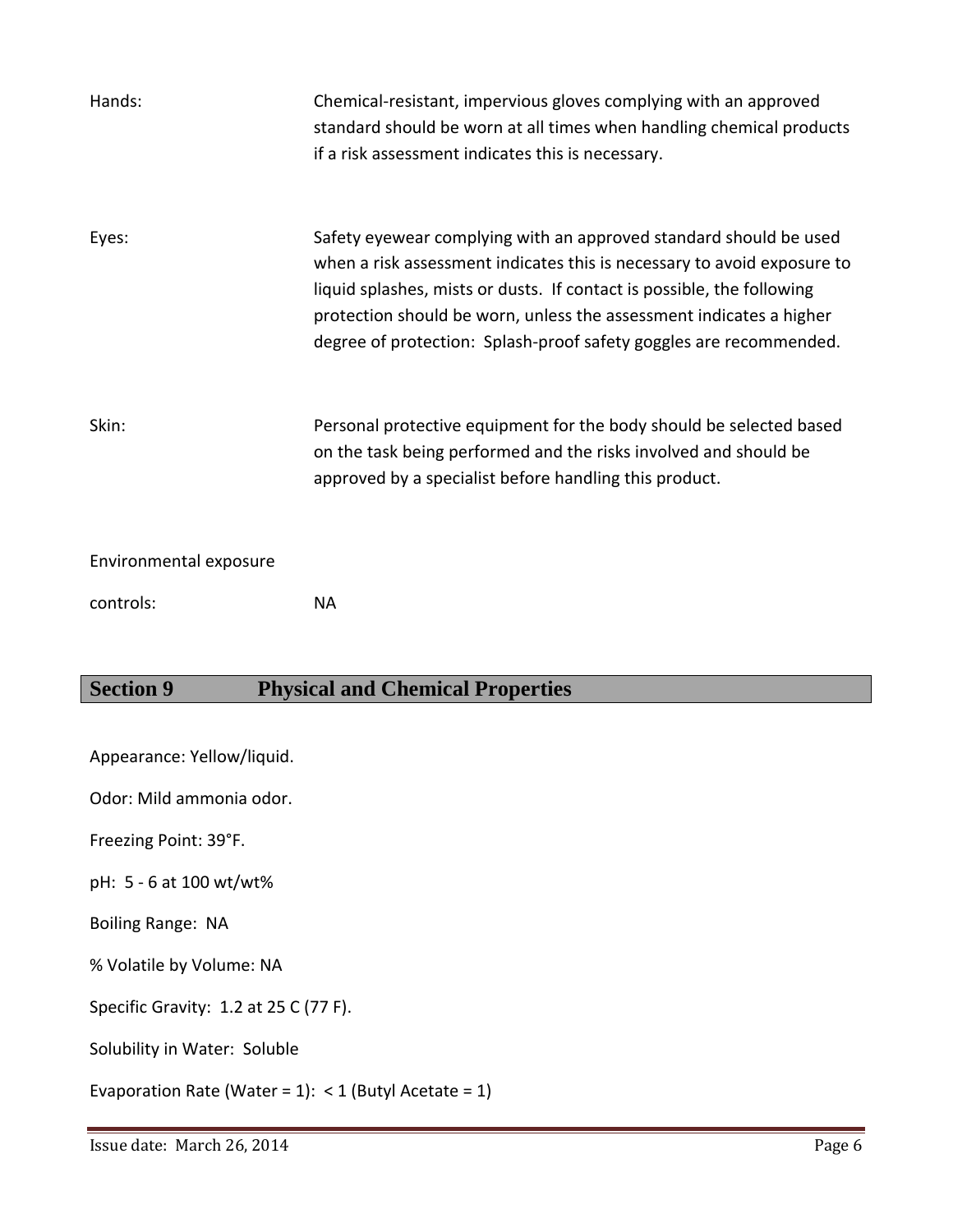#### Bulk Density: 10.00

### **Section 10 Stability and Reactivity**

| Chemical stability:       | The product is stable. Under normal conditions of storage and use,<br>hazardous reactions will not occur. |
|---------------------------|-----------------------------------------------------------------------------------------------------------|
| Hazardous polymerization: | Under normal conditions of storage and use, hazardous polymerization<br>will not occur.                   |
| Conditions to avoid:      | Product will freeze if stored below 32° F. Avoid contact with metal<br>surfaces for long periods of time. |
| Hazardous decomposition   |                                                                                                           |
| products:                 | Under normal conditions of storage and use, hazardous decomposition<br>products should not be produced.   |

### **Section 11 Toxicological Information**

This material is not known to be a toxicity hazard to humans.

### **Section 12 Ecological Information**

This material is not known to present an ecological hazard.

### **Section 13 Disposal Considerations**

This product is not defined as a hazardous waste by the U.S.E.P.A. Dispose of this product as recommended by federal, state, and local regulations.